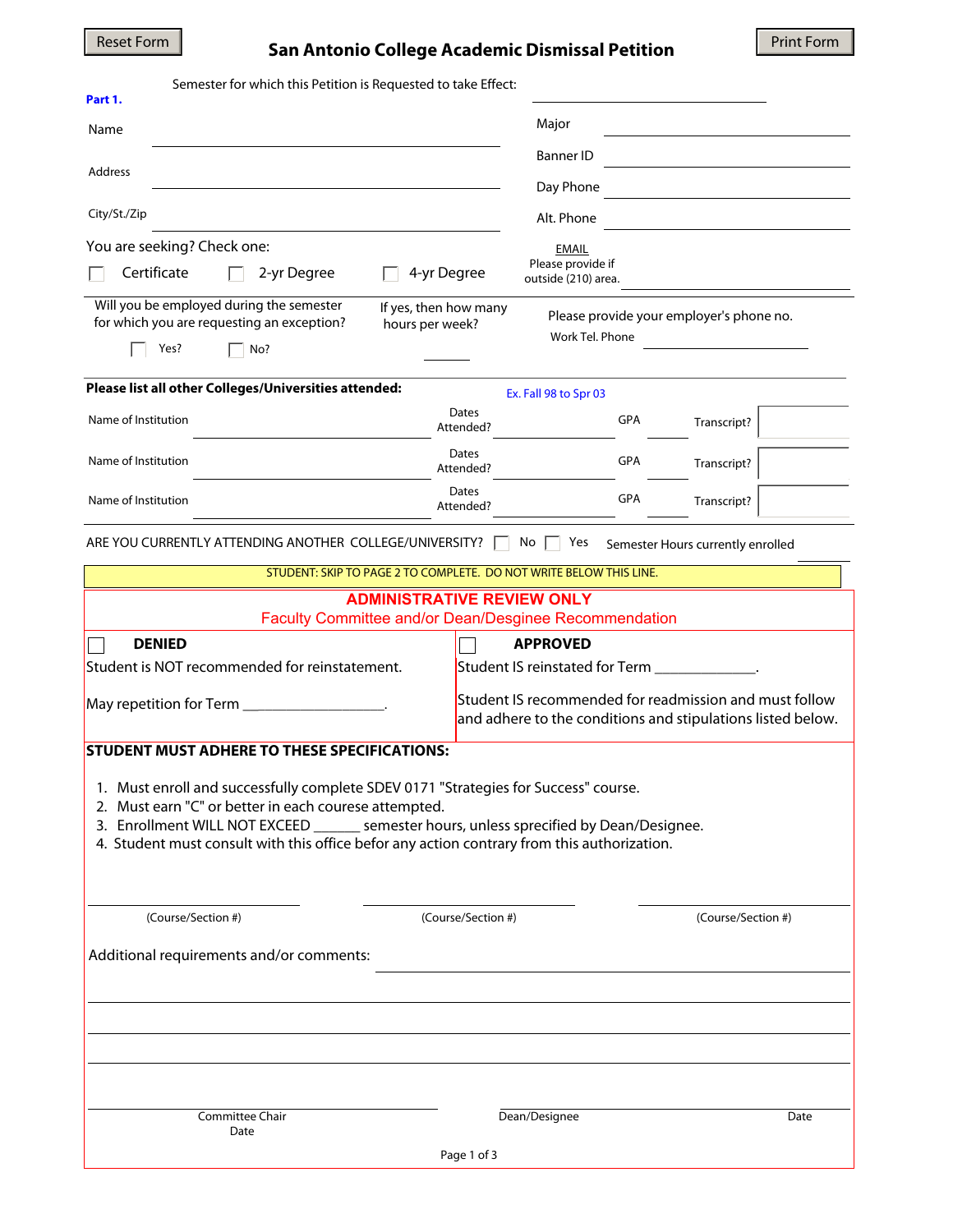#### Last Name SSN

Write a summary of the specific circumstances you feel hindered your academic performance. Attach additional page(s) if necessary.

Write a specific plan of action to improve your academic performance. Attach additional page(s) if necessary.

### **STUDENT'S PROPOSED COURSE LOAD: (EXAMPLE - HIST 1301, ENGL 1302, MATH 1314)**

(COURSE/SECTION#)

(COURSE/SECTION#) (COURSE/SECTION#)

San Antonio College is an equal opportunity institution. Students are admitted without regard to race, nationality, color, religion, sex, age, or disability. The College also complies with Title IX of the Education Amendments of 1972.

I understand that I must adhere to the qualifying factors defined by the commitee, dean and/or dean's desginee to be allowed to enroll, if recommended. I am aware of the policies and procedures concerning Academic Performance and Progress Standards outlined in the college bulletin. I further understand that I must make a minimum grade of "C" in each course *I* attempt to be eligible to continue my enrollment at San Antonio College.

I have read and signed the Student Enrollment Contract. I understand I must comply fully with the specific instructions administered to me in the this petition process, and that I must enroll only for the authorized courses determined by the committe, dean and/or the dean's desginee.

Printed Name

SSN